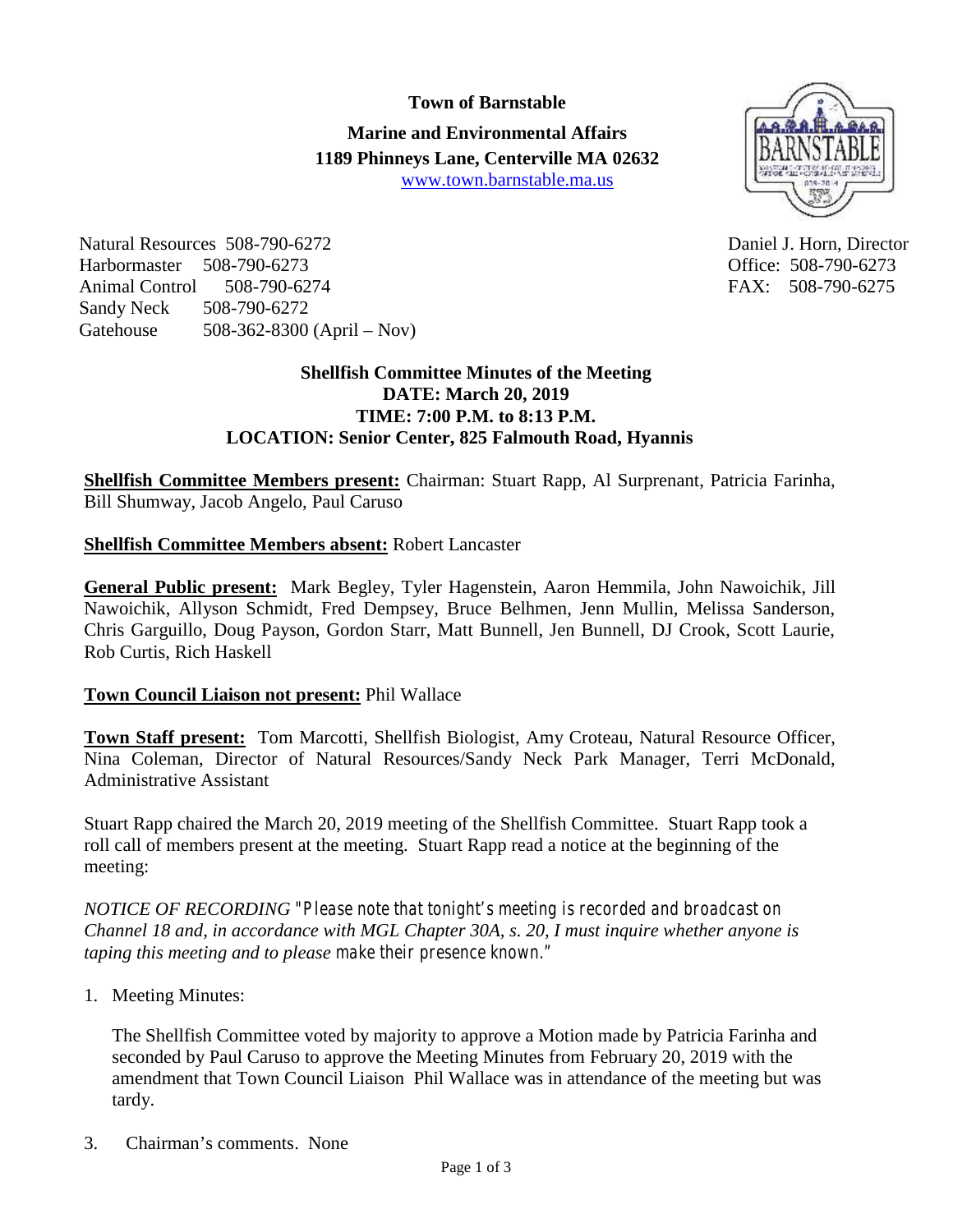4. Natural Resources Propagation Report

Tom Marcotti gave the Propagation Report as follows: Scudder Lane Recreational Area will close April 1, 2019. Oyster and scallop seasons end as of April 1, 2019. Lower portion area of Shoestring Bay will close as well per DMF, an annual closing.

| <b>Recreation Permits Sold</b>      |                   |
|-------------------------------------|-------------------|
| 2019 Non Resident sold to date: 138 | -2018 - 78 sold   |
| 2019 Resident sold to date: 670     | $2018 - 466$ sold |

Increase in sales contributed to a great Oyster season.

5. Status of pending NOI pier applications before the Conservation Commission:

| Applicant:               | <b>Hyannis Harbor Tours</b>                                                                                                               |  |
|--------------------------|-------------------------------------------------------------------------------------------------------------------------------------------|--|
| Project Location:        | 120, 134 & 138 Ocean Street                                                                                                               |  |
|                          | Hyannis, MA 02601                                                                                                                         |  |
|                          | Map 326 / Parcels 65, 66 & 67                                                                                                             |  |
| <b>Proposed Project:</b> | Proposal to reface the entire length of the existing steel bulkhead with<br>steel sheathing and reinstall / replace associated utilities. |  |

No vote taken, non-shellfish related.

- *5.* Old Business: *None*
- 6. New Business:
	- A. Notification of shellfish aquaculture licensed site renewal applications:

| Applicant:<br>Application: | Scott Mullin<br>Renewal of site (ng003, 2 acres) licensed to Scott Mullin (license #14-01), and<br>issuance of a new license for a period of 10 years.                    |
|----------------------------|---------------------------------------------------------------------------------------------------------------------------------------------------------------------------|
| Location:                  | Site ng003: A designated portion (2 acres) of intertidal flat in the mid-Barnstable<br>Harbor north of Duck Island as recorded on a map at the G.I.S. Unit.               |
|                            | Public Hearing: Date: Thursday, March 28, 2019<br>Time: 9:00 A.M.<br>Place: Barnstable Town Hall<br>Selectman's Conference Room, 2nd Floor<br>367 Main Street, Hyannis MA |

Plans and applications describing the proposed activity are on file at the Town Manager's Office and at the Marine and Environmental Affairs Department Offices at 1189 Phinneys Lane. Please call if you have any questions regarding this application.

The Shellfish Committee unanimously approved a motion made by Al Surprenant and seconded by Patricia Farinha to recommend approval of the Renewal of site (ng003, 2 acres) licensed to Scott Mullin (license #14-01), and issuance of a new license for a period of 10 years.